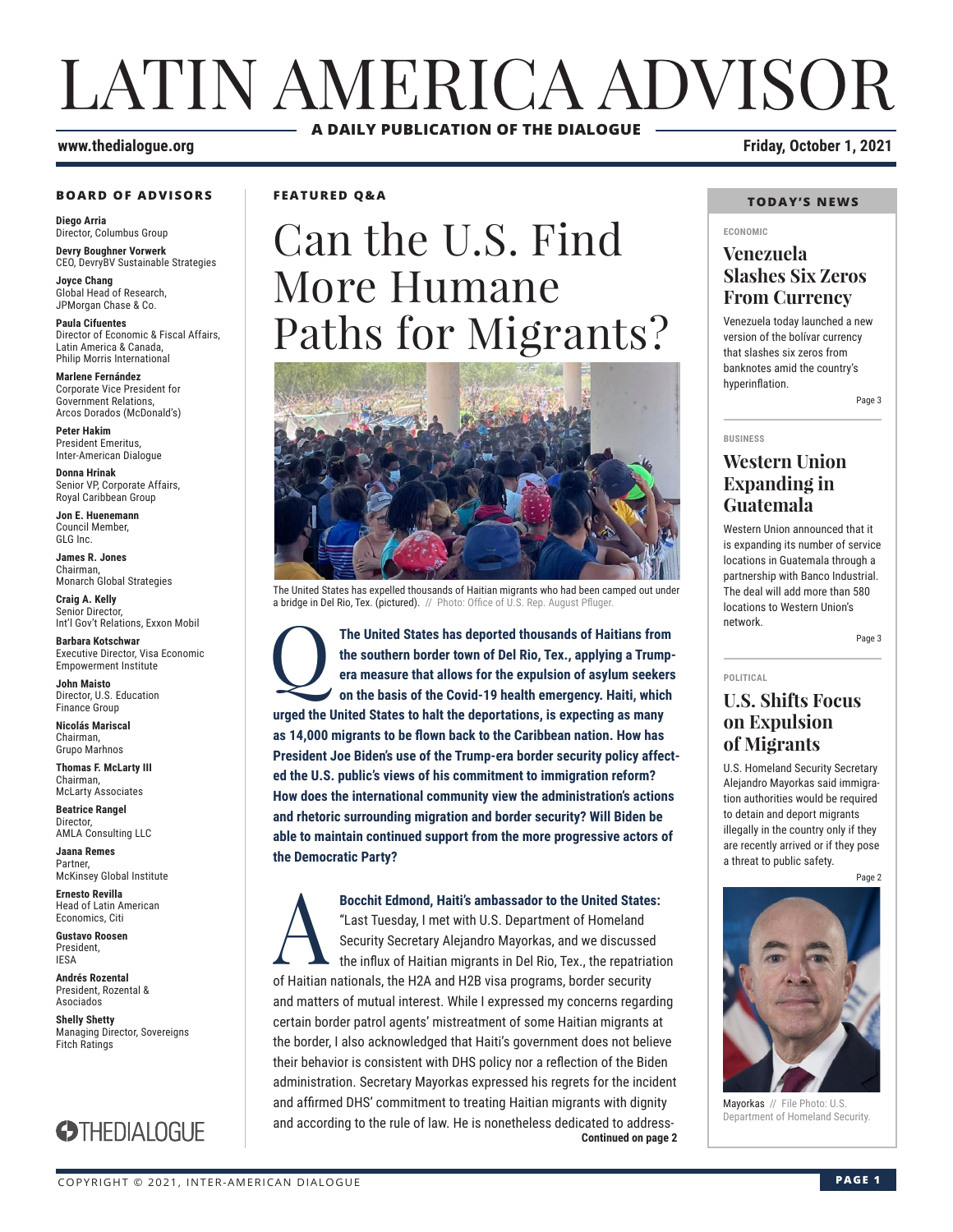#### **POLITICAL NEWS**

## Biden Administration Shifts Focus on Migrants' Detention

Amid bipartisan criticism over its approach to undocumented migrants, the administration of U.S. President Joe Biden announced Monday that immigration authorities would no longer be required to detain people illegally in the country solely because of their status, the Associated Press reported. The new rules, which Homeland Security Secretary Alejandro Mayorkas announced, will require authorities to pursue migrants only if they are deemed a threat to public safety or if they crossed into the United States after Nov. 1, 2020, the wire service reported. The new rules are a break from immigration policy under former President Donald Trump, who directed authorities to detain anyone who was in the United States illegally. "We are guided by the knowledge that there are individuals in our country who have been here for generations and contributed to our country's well-being," Mayorkas said in a memorandum to immigration and border agency officials, CNBC reported. "As we strive to

provide them with a path to status, we will not work in conflict by spending resources seeking to remove those who do not pose a threat and, in fact, make our nation stronger." The new policy takes effect Nov. 29. The changes follow criticism of the Biden administration, which has used a Trump-era policy known as Title 42 to rapidly expel migrants from areas along the U.S.-Mexico border. The administration has deported approximately 5,000 Haitian migrants from an encampment in Del Rio, Tex., over the past weeks, the AP reported. On Thursday, a federal appeals court in Washington ruled that the administration can continue expelling families under Title 42, overruling a lower court order that barred the expulsions. Also on Thursday, four agencies of the United Nations called on countries to refrain from deporting migrants to Haiti without thoroughly assessing whether they are eligible for refugee status, CNBC reported. In the statement, the U.N. Refugee Agency, the International Organization for Migration, the U.N. Children's Fund and the U.N. Human Rights Office emphasized the need to recognize the human rights of Haitians who have fled, and they urged countries to offer them protection or arrangements for their legal status in order to address "profound vulnerabilities." The agencies also urged countries in the Americas to coordinate on protecting Haitians.

#### **FEATURED Q&A / Continued from page 1**

ing the root cause of migration through progressive immigration policy. This crisis is a defining moment for the United States, our international partners and allies to help promote direct foreign investments in the Republic of Haiti. It is my sincere prayer, moving forward, that Haiti will be viewed as a strategic partner for investments instead of through the lens of humanitarian assistance. For example, Congress should urgently renew the HOPE and HELP acts, which can create jobs for roughly 200,000 Haitian nationals. Furthermore, under the Caribbean Basin Trade Partnership Act, Haiti could play a more crucial role in strengthening the supply chain for personal protective equipment and textiles in response to Covid-19, making

the United States less dependent on nations outside the Western Hemisphere. We expect to work with the United States to realize this possibility, which would reduce migration to the United States."

### **Isabel Carlota Roby, Latin<br>
America staff attorney at I<br>
F. Kennedy Human Rights:<br>
"International human rights" America staff attorney at Robert F. Kennedy Human Rights:**

"International human rights law is very clear—under the principle of nonrefoulement, no one should be returned to a country where they would face torture, cruel, inhumane or degrading treatment or punishment and other irreparable harm. This principle applies to all migrants at all times, irrespective of migration status and methods

**Continued on page 4** 

#### **NEWS BRIEFS**

### **Ecuador Sends 1,000 Officers Into Prison Amid Deadly Riot**

More than 1,000 police officers and soldiers were deployed to the Litoral prison in Guayaquil on Thursday to quell the deadliest-ever prison riots in Ecuador, which left at least 118 dead and 79 injured earlier this week, EFE reported. Police General Commander Tannya Varela said forces launched a search and control operation in the early morning of Thursday and another one at noon, but she added that there will be more. According to the latest police report, authorities seized three pistols, 435 bullets, 25 knives, three explosive devices and several doses of drugs from inmates, EFE reported.

### **Diageo to Invest \$500 Million in Tequila Production in Mexico**

British beverage firm Diageo said on Thursday that it will invest \$500 million in its tequila production capacity in Mexico to help cover local and international demand with the construction of a third local manufacturing plant, said Alvaro Cardenas, the company's president for Latin America and the Caribbean, Reuters reported. Cardenas said the new plant will be in the La Barca municipality in Jalisco state. "It is the most significant investment we have made in Latin America and the Caribbean in the last 10 years," Cardenas said.

### **Chile's Copper Production Declines 4.6 Percent in August**

Chile's copper production declined 4.6 percent year-on-year in August amid falling ore grades and labor strikes at some of the country's key deposits, government statistics agency INE said on Thursday, Reuters reported. Copper output was down to 466,928 metric tons in August, with production in the first eight months of the year falling 1.2 percent.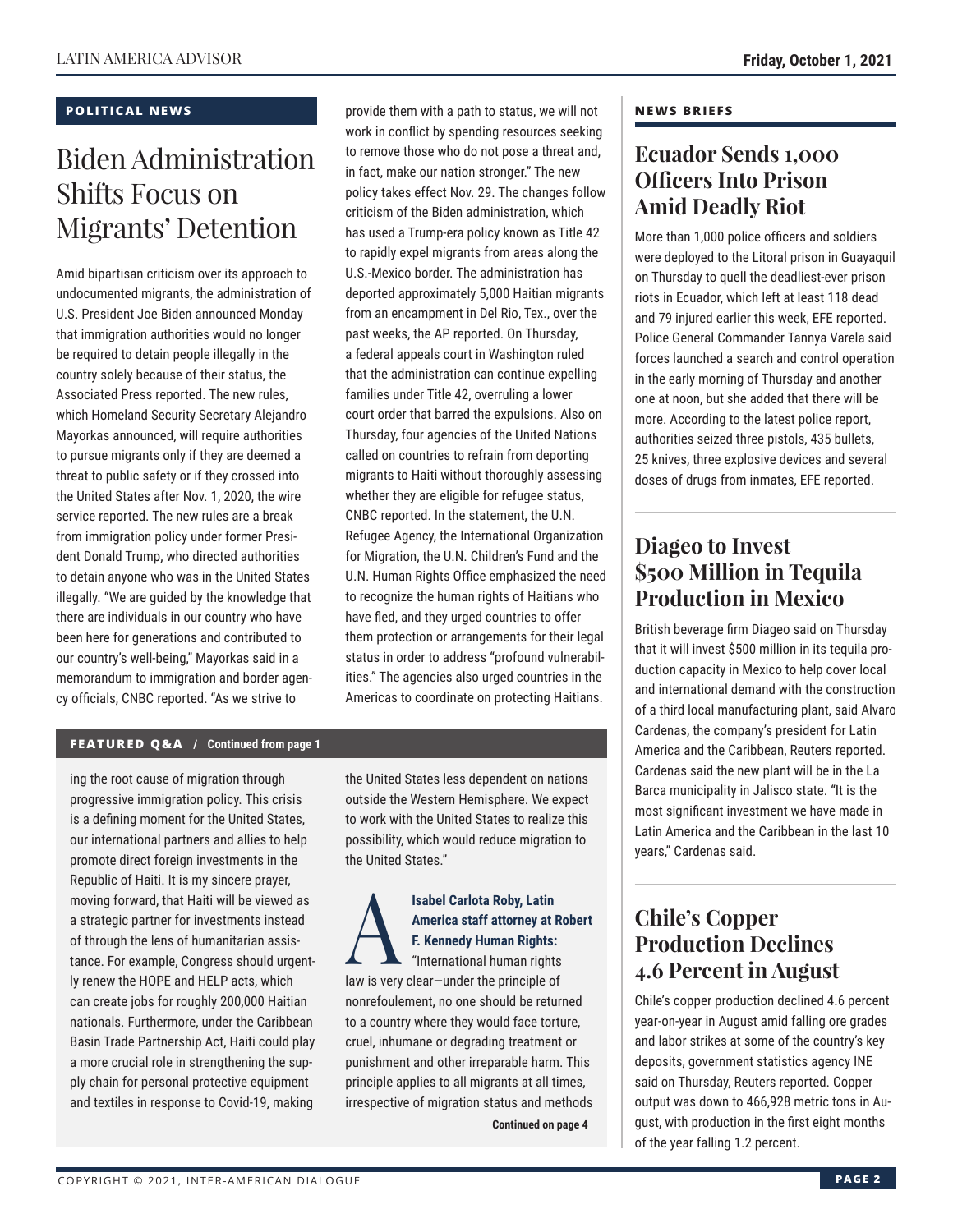#### **ECONOMIC NEWS**

## Venezuela Slashes Six Zeros From Currency Amid Hyperinflation

Venezuela today launched a new currency with six fewer zeros as the bolívar continues to slump after years of hyperinflation, the Associated Press reported. The highest denomination starting today will be a one million bolívar bill that on Thursday was worth slightly less than a quarter of a U.S. dollar. The ceiling for the new currency is 100 bolívars, the equivalent of nearly \$25. The new digital bolívar will replace the so-called sovereign bolívar, which started circulating three years ago, Bloomberg News reported. The slashing of zeros is intended to help both with cash transactions and book-keeping calculations in bolívars that before had multiple zeros, the AP reported. "The most important and fundamental reason is that the payment systems are already collapsed because the number of digits make the payment systems and doing the math practically unmanageable," José Guerra, economics professor at the Central University of Venezuela, told the AP.

#### **BUSINESS NEWS**

### Western Union Expanding Service in Guatemala

Western Union announced Wednesday that, through a partnership with Banco Industrial, it is expanding the number of locations in Guatemala where customers can send and receive money transfers. The deal will add more than 580 locations to the U.S.-based company's network and will provide greater access to the company's services, Western Union said. "This is a great alliance that will reinforce our growth strategy, which is based on receiving family remittances. It will become a great option in the portfolio of services that we have firmly provided to our clients for 52 years," said

### **THE DIALOGUE CONTINUES**

### Will Venezuela's Talks Lead to Any Real Progress?

**Mexico in early September began hosting representatives of Venezuelan President Nicolás Maduro's government and the opposition for talks following preliminary meetings in mid-August. The objective of these talks has been to overcome the country's political gridlock and economic crisis, which have resulted in a regional migratory exodus of more than five million Venezuelans in recent years. Given that one of the government's primary demands is the lifting of U.S. and E.U. sanctions on officials and institutions, how much progress can be made without a change in international actors' approach? With the release of opposition leader Freddy Guevara prior to the talks, is the Venezuelan government likely to continue freeing more people whom the opposition considers political prisoners? How much are government-opposition relations likely to change as a result of the talks?**

Francisco José Virtuoso, S.J.,<br>rector of the Universidad Catól<br>ca Andrés Bello in Venezuela:<br>"The first round of negotiations<br>between the representatives of Medure's **rector of the Universidad Católica Andrés Bello in Venezuela:** "The first round of negotiations between the representatives of Maduro's government and the Unitary Platform concluded on Sept. 6 in Mexico City and resulted in two agreements: the Agreement for the Ratification and Defense of the Sovereignty of Venezuela over Guayana Esequiba, and the Partial Agreement for the Social Protection of the Venezuelan People. The former is an issue on which there was no disagreement, as no Venezuelan supports the actions Guyana has taken to continue its

Edgar Chavarría, manager of Banco Industrial's personal banking division. Western Union said the deal between the companies will enhance cross-border payment capabilities of the bank's customers. "Banco Industrial has distinguished

claims against Venezuela. The validity of the 1966 Geneva Protocol is reiterated, but this alliance will serve to reinforce the existing position of rejection regarding the lack of competence that the International Court of Justice has to decide on the matter. More important is the second agreement, which recognizes the need to urgently address the health and nutrition needs of the Venezuelan people, especially those arising from the Covid-19 pandemic. To this end, there was a consensus on the establishment of a joint national social care roundtable, as well as a commission to review the inconveniences of the overcompliance of sanctions in the financial system. While a very limited agreement, it is nonetheless important. In Venezuela, we have been trying for almost two years to advance the construction of institutional agreements allowing for the implementation of the U.N. World Food Program, the Covax system for the supply of Covid-19 vaccines and the opening of the country to international humanitarian assistance. Perhaps this high-level agreement will facilitate the understanding and urgent implementation of care programs in these high-priority areas. The review of the overcompliance mechanisms that have been established as a result of economic sanctions also is necessary and positive, and it can help the government obtain resources for the development of social policies."

**EDITOR'S NOTE: The comment above is a continuation of t[he Q&A pu](https://www.thedialogue.org/wp-content/uploads/2021/09/LAA210909.pdf)blished in the Sept. 9 issue of the Advisor.**

itself as one of the Guatemalan leaders in cross-border payments for being at the forefront in the adoption of payment technology," said Pablo Porro, Western Union's general manager for Mexico and Central America.